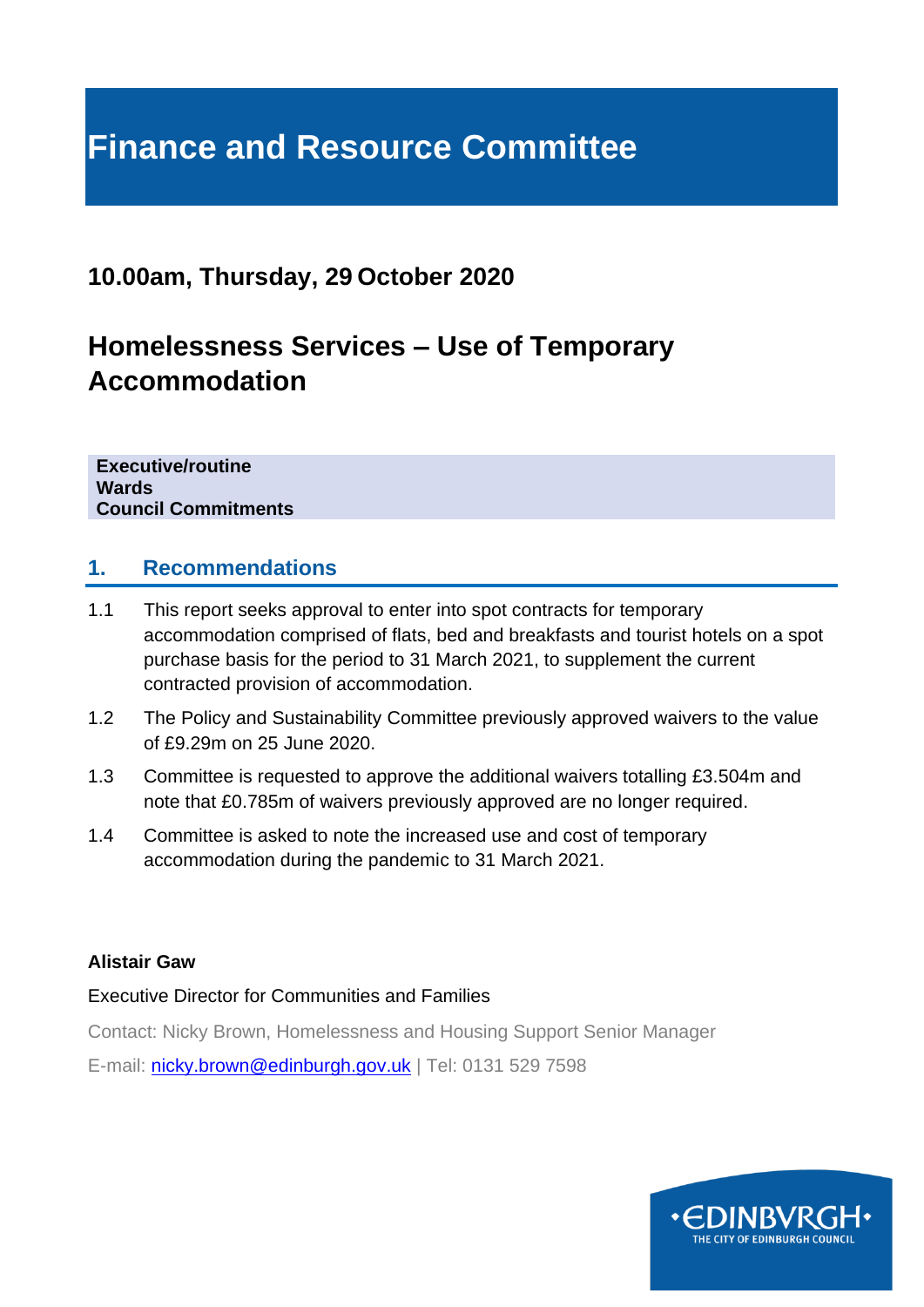**Report**

# **Homelessness Services – Use of Temporary Accommodation**

#### **2. Executive Summary**

2.1 During the Covid-19 pandemic, the Council has used significantly more temporary accommodation in order to support vulnerable people and ensure the spread of the virus is minimised amongst the homeless population.

#### **3. Background**

- 3.1 Since the beginning of lockdown restrictions, the Council has been required to secure additional temporary accommodation to meet public health objectives and manage a lack of throughput into all forms of settled accommodation, to fulfil its statutory duties to homeless people
- 3.2 Some of this additional accommodation has been part funded by the Scottish Government, for example, £0.162m was received towards the cost of opening the Old Waverley Hotel in order to accommodate rough sleepers.
- 3.3 Additional funding of £0.216m has also been provided by the Scottish Government to partly mitigate the costs of the Haymarket Hub for the period October 2020 – May 2021.

#### **4. Main report**

- 4.1 During the period of Covid-19 restrictions, the Council has secured access to around 590 additional bed spaces, which could be used to accommodate homeless people on an ongoing basis whilst required.
- 4.2 In February 2020, pre Covid-19 restrictions, the average number of households in temporary accommodation was 2006. At the beginning of August 2020 there were 2,581 households in temporary accommodation, excluding the Private Sector Leasing Scheme (PSL). The number of households requiring assistance continues to rise.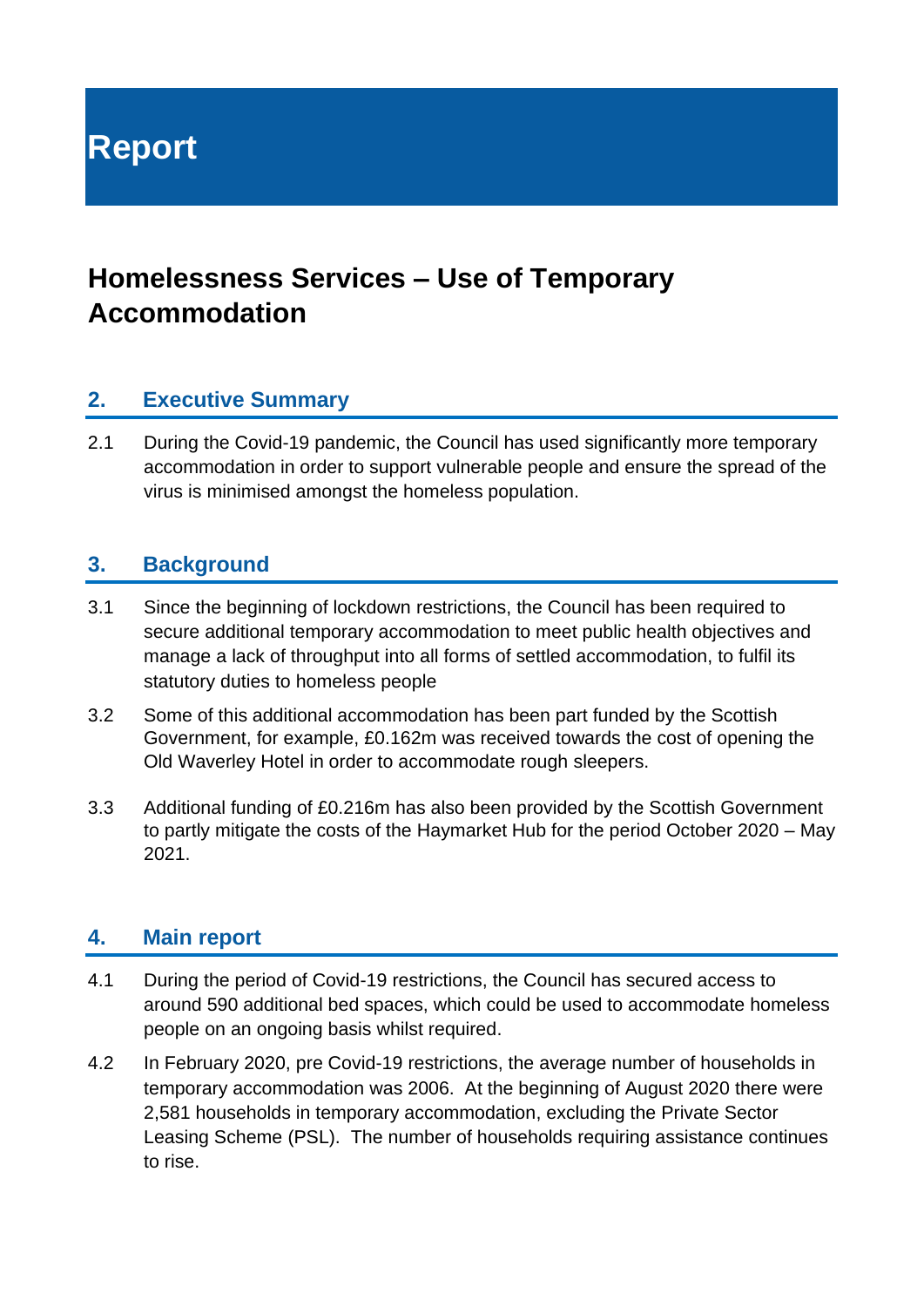- 4.3 The increase in temporary accommodation use is mainly a result of three factors: the provision of additional accommodation for those rough sleeping, the provision of temporary accommodation for people who may have no recourse to public funds and a lack of move on or settled accommodation.
- 4.4 Pre Covid-19, rough sleeping counts indicated that around 80 to 120 people slept rough in the city each evening. Throughout the pandemic street based outreach has continued and at one stage it was estimated that the numbers of rough sleepers each evening were in single figures.
- 4.5 At present, it is estimated that around 90 people are rough sleeping regularly, around half are UK Nationals and half Non-UK Nationals.
- 4.6 All are known to services and it is reported that some are long term rough sleepers and some are in and out of rough sleeping. Efforts continue to try and assist them into accommodation.
- 4.7 During the pandemic, to support public health objectives, the Council has accommodated approximately 80 people, and approximately 50 at any one time, who may have no recourse to public funds.
- 4.8 The Council is working with a range of partners to provide accommodation, support and advice to this group. The support includes translation services, housing support, advocacy support and where appropriate repatriation.
- 4.9 The Scottish Government has written to the UK Government to request legislative changes and financial support to ensure services to this group can be maintained post pandemic.
- 4.10 When there is no longer a public health requirement to accommodate these people, the Council will need to decide how to manage these cases. A report on the Council's legal position was considered at the Housing, Homelessness and Fair Work Committee on 3 September 2020, with a further report highlighting the supports provided to date to be presented on 5 November 2020.
- 4.11 Full consideration of these options and the support that the Council will continue to provide will be progressed through the Council's adaptation and renewal programme, as agreed by committee.
- 4.12 Throughput from temporary accommodation services has slowed during the pandemic across all tenures including alternative temporary accommodation, the private rented sector and social housing.
- 4.13 Due to the pandemic, the Council and RSL landlords had to cease advertising and letting homes to protect customers and staff. It was not possible for viewings of properties to take place and peripheral services; such as furniture removals, utility connections, were not available to enable people to move into permanent homes.
- 4.14 The Council and RSLs have continued, with the homelessness team to provide temporary accommodation and support urgent moves where possible. For example, during this period the Council and its partners have made around 40 homes, either mid-market rent or general stock, available for use as temporary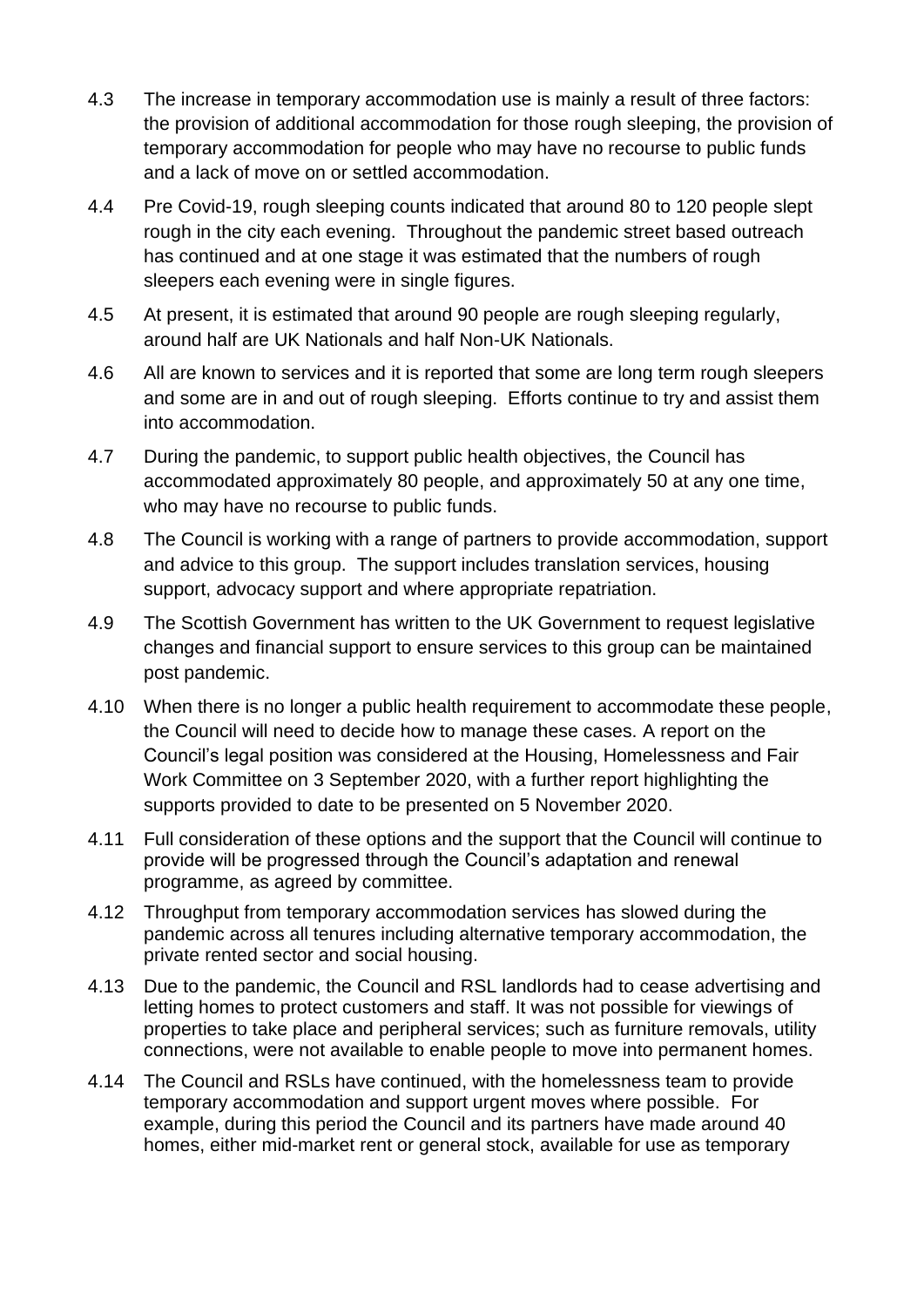accommodation. This ensured that the Council could move all families out of B&B's and Shared Houses.

- 4.15 As part of the services strategy to increase the level of private rented temporary accommodation and reduce the use of bed and breakfast and other unsuitable accommodation, additional self-contained accommodation has added to existing contracts or spot purchased since March 2020. This has increased short term let accommodation from 480 to 710 in the period 1 March 2020 – 1 July 2020, an increase of 48%.
- 4.16 Of the additional properties secured, 140 are deemed to be short-medium term and will in due course be expected to return to use as holiday accommodation; recently, some indicated they are unlikely to require them back and are keen to consider more long term arrangements.
- 4.17 The Rapid Rehousing Transition Plan (RRTP) seeks to reduce short term lets and private rented temporary accommodation by the end of five years (see Appendix 2 for Social Accommodation projection)
- 4.18 The pandemic has enabled opportunities for further additional properties traditionally used for holiday accommodation, initially some were interested in short term let but are now considering longer term. Landlords have been given PSL contract information, some have been taken on by accommodation providers from the Private Rented Accommodation contract and others spot purchased.
- 4.15 Across the social letting sector, following government advice around staying at home, terminations of tenancies fell significantly, meaning fewer homes were available to let. There has also been limited capacity for homeless households to move into empty homes due to difficulties with getting utility connections and furniture removals.
- 4.16 Returning homes to use is recognised as a priority to support demand for housing for people in extreme need as part of the immediate response and through the recovery phases of lockdown.
- 4.17 Social landlords have reviewed the re-let process to minimise face to face contact, where possible and safe working requirements have been introduced to minimise the risk to staff and the public. Homes have continued to be progressed to complete essential repairs, resolve any utility meter issues and supplies, for households moving in.
- 4.18 As we progress with moving households into permanent homes it will be necessary to take full account of individual household circumstances; including their ability and willingness to move at this time. Consideration is also needed around assistance to enable households to access any personal or household belongings or secure them, as unlike temporary accommodation their new homes will be unfurnished. The Welfare Fund is an option to assist families who need help to furnish properties and assistance with deposits.
- 4.19 The weekly advertising of available homes on Key to Choice has now been restarted with the first homes on the website for the public to bid on from 3.30pm on Friday 26 June.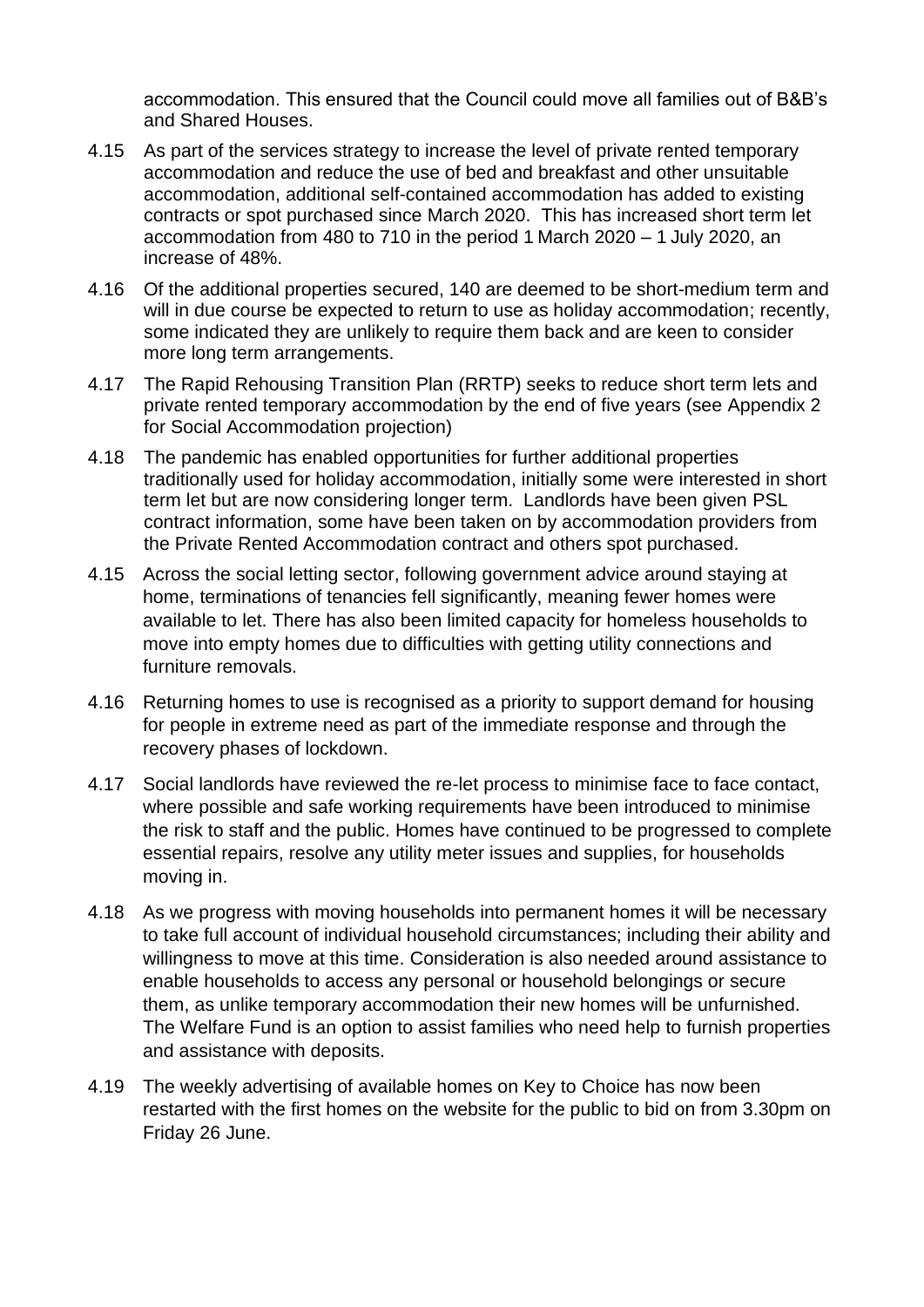4.20 Advertising of available Council homes will target and prioritise homeless households and partner landlords have been requested to do likewise to continue to support positive outcomes for homeless households into permanent housing with the housing associations in Edinburgh.

### **5. Next Steps**

- 5.1 Homeless households will be prioritised for available social rented housing; supporting access to settled homes for vulnerable people and reduced costs to the Council.
- 5.2 The Council will continue to liaise with civil servants to obtain the Scottish Governments position on the continued provision of support to people who may have no recourse to public funds.

# **6. Financial impact**

- 6.1 Through the 2020/21 budget process additional funding of £2m was provided to address recurring homelessness pressures and prior to the Covid-19 pandemic, the service expected to be within budget this financial year. Scottish Government funding will provide partial mitigation against the additional temporary accommodation costs incurred as a result of the pandemic.
- 6.2 Additional temporary accommodation costs relating to Covid-19 amounted to £3.0m up to 31 August 2020 and are forecast to cost £9.3m for the full financial year.
- 6.3 Temporary accommodation services have been included in a Council wide financial assessment of the additional costs being incurred in response to the pandemic.
- 6.4 There is a projected increase of 193,000 bed-nights in bed and breakfast/ shared house and interim accommodation provision in 2020/21, compared with 2019/20.
- 6.5 The increased use of temporary accommodation has created a significant additional budget pressure, currently projected to be £9.3m. The waivers listed in Appendix 1 are reflected in this projected pressure, and the pressure has been included in a separate finance update report to this committee.
- 6.6 A list of waivers totalling £9.290m approved by Policy and Sustainability Committee on 25 June 2020, is also included in Appendix 1.
- 6.7 Since then, the use of temporary accommodation has continued to grow. Total waivers required now amount to £12.009m, a net increase of £2.719m. This includes 65 rooms at Haymarket Hub Hotel to be used as a replacement for night shelter accommodation, due to Covid-19 restrictions, at a gross cost of £0.703m for the accommodation or £0.460m after estimated staff costs, security, housing benefit and an application made for Scottish Government grant funding. The Scottish Government have agreed to contribute £0.216 to this centre.